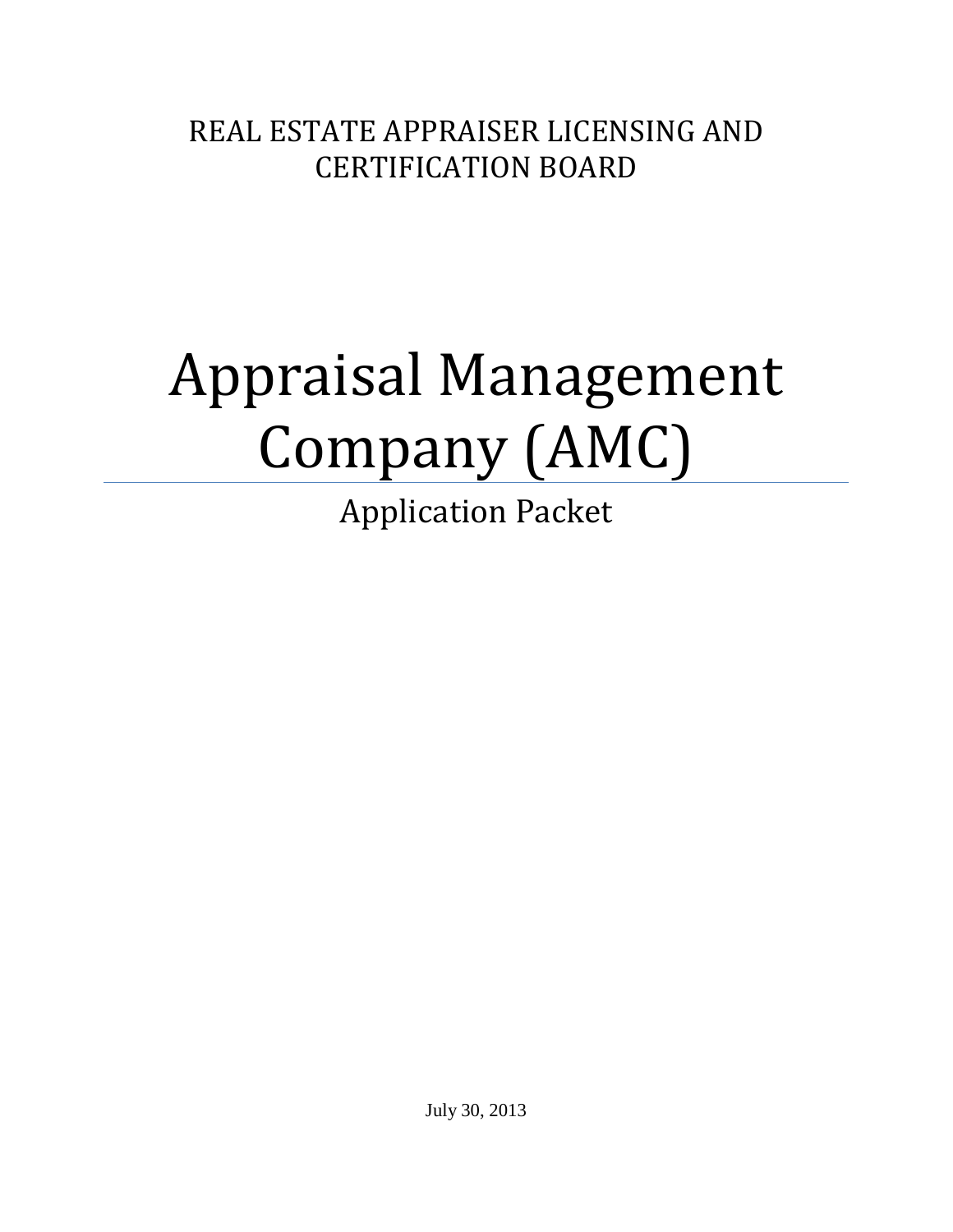#### **APPLICATION FOR REGISTRATION OF AN APPRAISAL MANAGEMENT COMPANY**

#### **INSTRUCTIONS**

- 1. Application must be typed or printed in black ink.
- 2. The application shall be completed in its entirety and all information required by the application and attachments shall be completely reported.
- 3. Each AMC shall designate a Designated Officer, who shall be a Controlling person and the main contact for all communications between the AMC and the Mississippi Real Estate Appraiser Licensing and Certification Board (Board).
- 4. Each AMC shall identify all Controlling Persons and Owners with any interest in ownership of the AMC; and provide contact information for Owners of ten percent (10%) or more of the AMC.
- 5. The Designated Officer shall complete the Irrevocable Uniform Consent to Service of Process at Section E, if the applicant if not domiciled in Mississippi.
- 6. Application must be accompanied by the following:
	- a. Application fee of One Thousand Five Hundred Dollars (\$1,500.00).
	- b. Background Information Affidavit for owners of more than ten percent (10%) of the applicant AMC.
	- c. A surety bond in the amount of Twenty Thousand Dollars (\$20,000.00) on the prescribed form.
- 7. Owners of more than ten percent (10%) of the applicant AMC shall initiate a statewide criminal background check by the Department of Public Safety (DPS).

PLEASE NOTE: Once an application is approved, you will be sent fingerprint card(s) and consent form(s) which will need to be completed. You must return these documents along with a \$50.00 check or money order for each card(s) submitted.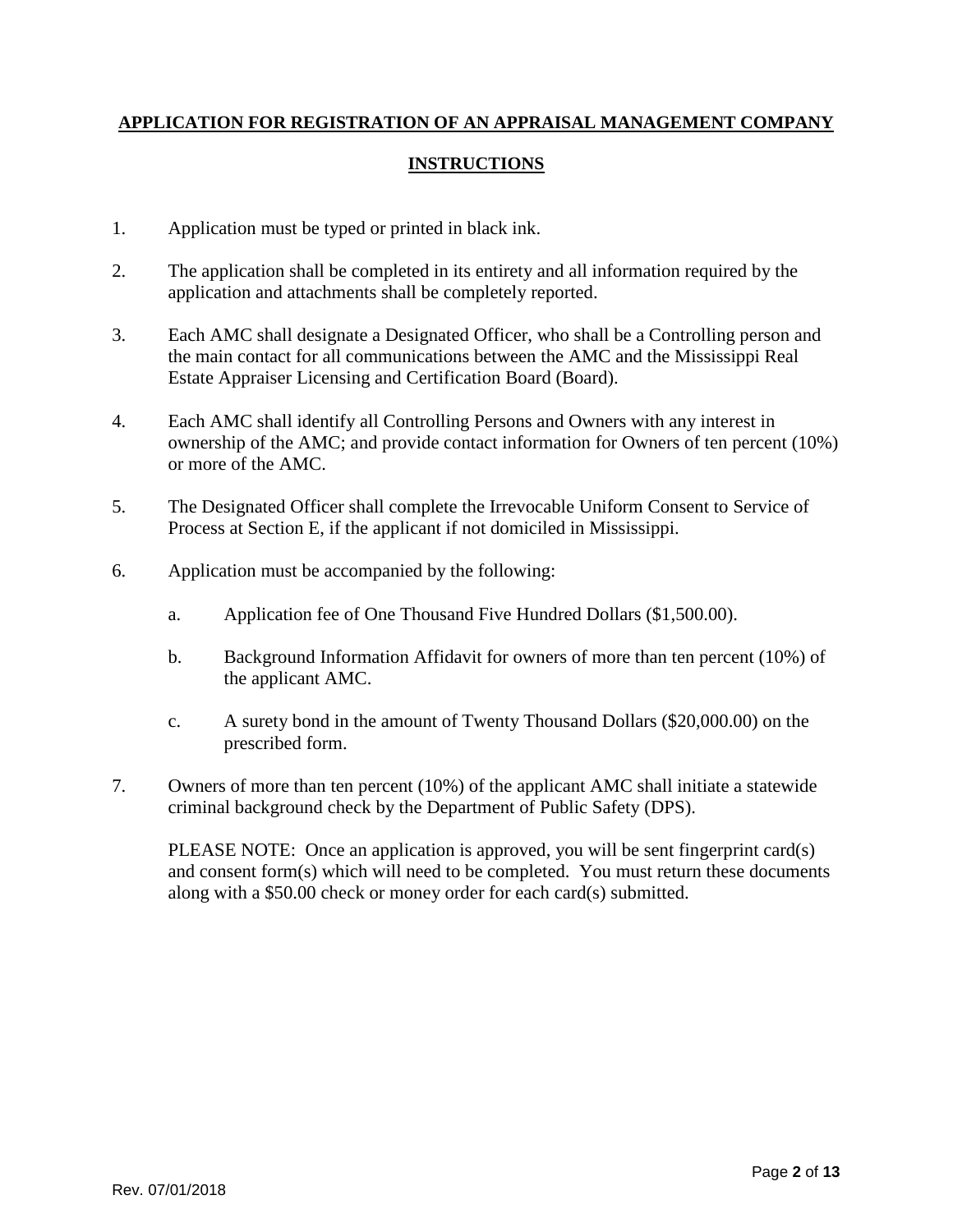## **Mississippi Real Estate Appraiser Licensing and Certification Board**

#### **LeFleur's Bluff Tower, Suite 300 4780 I-55 North Jackson, MS 39211 Or Mail To: PO Box 12685 Jackson, MS 39236-2685 Phone (601)321-6970 Fax (601)321-6956**

[www.mrec.ms.gov](http://www.mrec.ms.gov/)

#### **APPLICATION FOR REGISTRATION OF AN APPRAISAL MANAGEMENT COMPANY (AMC)**

#### **Please attach the following:**

- a) One Thousand Five Hundred Dollar (\$1,500.00) Registration Fee
- b) Background Information Affidavit for Owners of more than ten percent (10%) of AMC
- c) Surety Bond in the amount of Twenty Thousand Dollars (\$20,000.00)

#### **SECTION A: APPRAISAL MANAGEMENT COMPANY (AMC) INFORMATION**

| 1. | Name                                                                                                                                              |  |                           |
|----|---------------------------------------------------------------------------------------------------------------------------------------------------|--|---------------------------|
| 2. | Business Street Address                                                                                                                           |  | Suite No. $\qquad \qquad$ |
|    |                                                                                                                                                   |  |                           |
| 3. |                                                                                                                                                   |  |                           |
|    |                                                                                                                                                   |  |                           |
| 4. |                                                                                                                                                   |  |                           |
| 5. |                                                                                                                                                   |  |                           |
| 6. | List any fictitious name or names under which company does business in<br>Mississippi or any other state? Attach continuation sheet if necessary. |  |                           |
|    | Name                                                                                                                                              |  | <b>State</b>              |
|    | Name                                                                                                                                              |  | <b>State</b>              |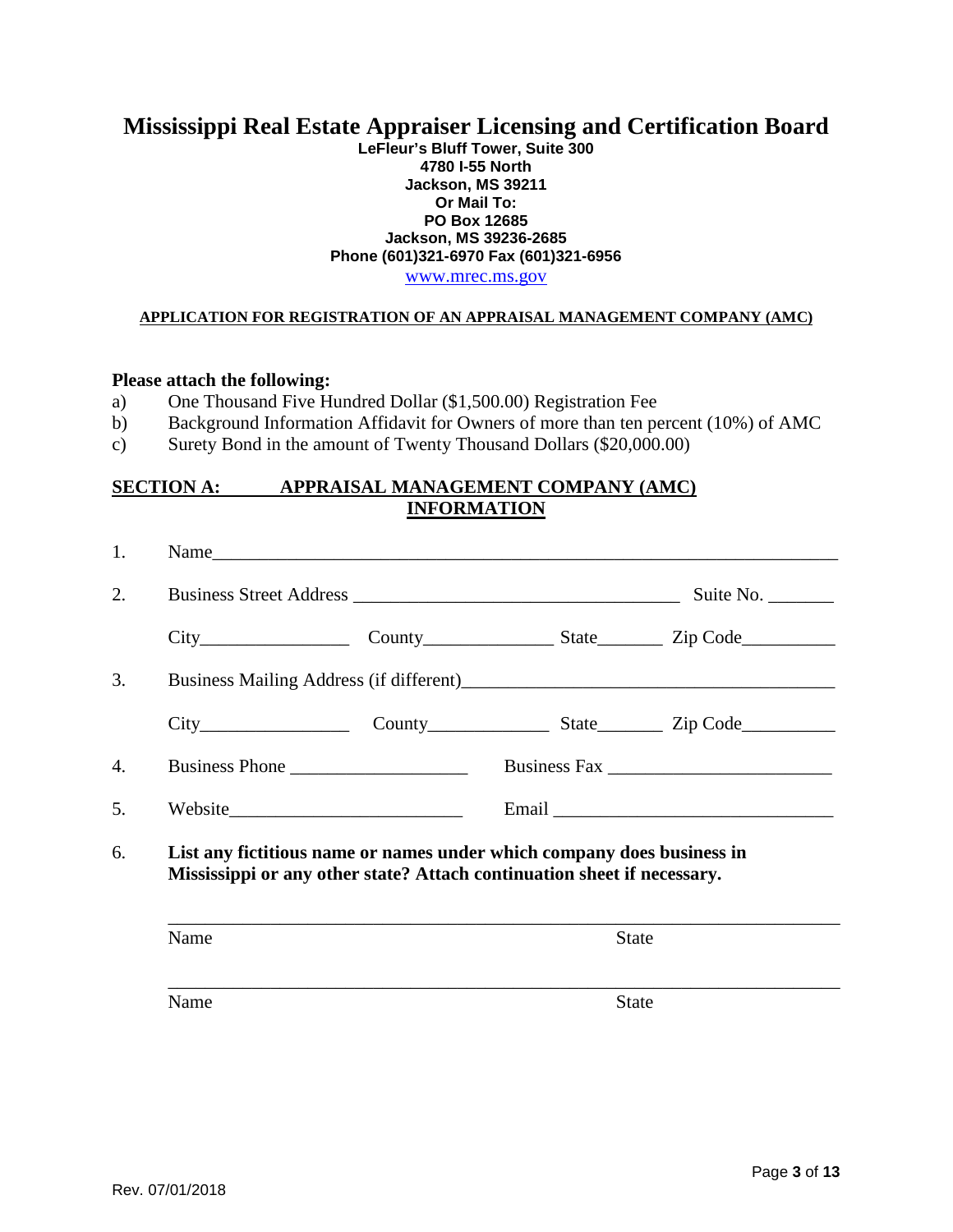7. **Location of other branch offices at which the company will conduct business in this state. Attach continuation sheet if needed.** 

|                           |                                  |                                                                           |                | Suite No.                                                                                                                                                                                                                      |
|---------------------------|----------------------------------|---------------------------------------------------------------------------|----------------|--------------------------------------------------------------------------------------------------------------------------------------------------------------------------------------------------------------------------------|
|                           |                                  |                                                                           |                |                                                                                                                                                                                                                                |
|                           |                                  |                                                                           |                | Suite No.                                                                                                                                                                                                                      |
|                           |                                  |                                                                           |                |                                                                                                                                                                                                                                |
|                           | continuation sheet if necessary. | Indicate below if you are registered as an AMC in any other state. Attach |                |                                                                                                                                                                                                                                |
| <b>State</b>              |                                  | Registration No.                                                          | From $(M/Y)$   | To $(M/Y)$                                                                                                                                                                                                                     |
|                           |                                  |                                                                           |                |                                                                                                                                                                                                                                |
|                           |                                  |                                                                           |                |                                                                                                                                                                                                                                |
| Mississippi.              |                                  |                                                                           |                | If the company is not a corporation that is domiciled in Mississippi, provide the name and<br>contact information for the company's authorized Agent to accept service of process in                                           |
|                           |                                  |                                                                           |                |                                                                                                                                                                                                                                |
|                           |                                  |                                                                           |                |                                                                                                                                                                                                                                |
|                           |                                  |                                                                           |                | County State Zip Code                                                                                                                                                                                                          |
|                           |                                  |                                                                           |                | Business Fax                                                                                                                                                                                                                   |
|                           |                                  |                                                                           |                | Website Email Email Email Communication of the Contract of the Contract of the Contract of the Contract of the Contract of the Contract of the Contract of the Contract of the Contract of the Contract of the Contract of the |
|                           | <b>Legal Structure of an AMC</b> |                                                                           |                |                                                                                                                                                                                                                                |
| Domiciled in Mississippi? |                                  | <b>Yes</b>                                                                | N <sub>o</sub> |                                                                                                                                                                                                                                |

If a foreign corporation, LLC or limited partnership, attach Certificate of Authority certified by the Secretary of State. If a domestic corporation, LLC or limited partnership, attach Certificate of Good Standing certified by the Secretary of State, dated within the last thirty (30) days. If a general partnership, attach a copy of the written partnership agreement. If other, attach copy of organizational documents.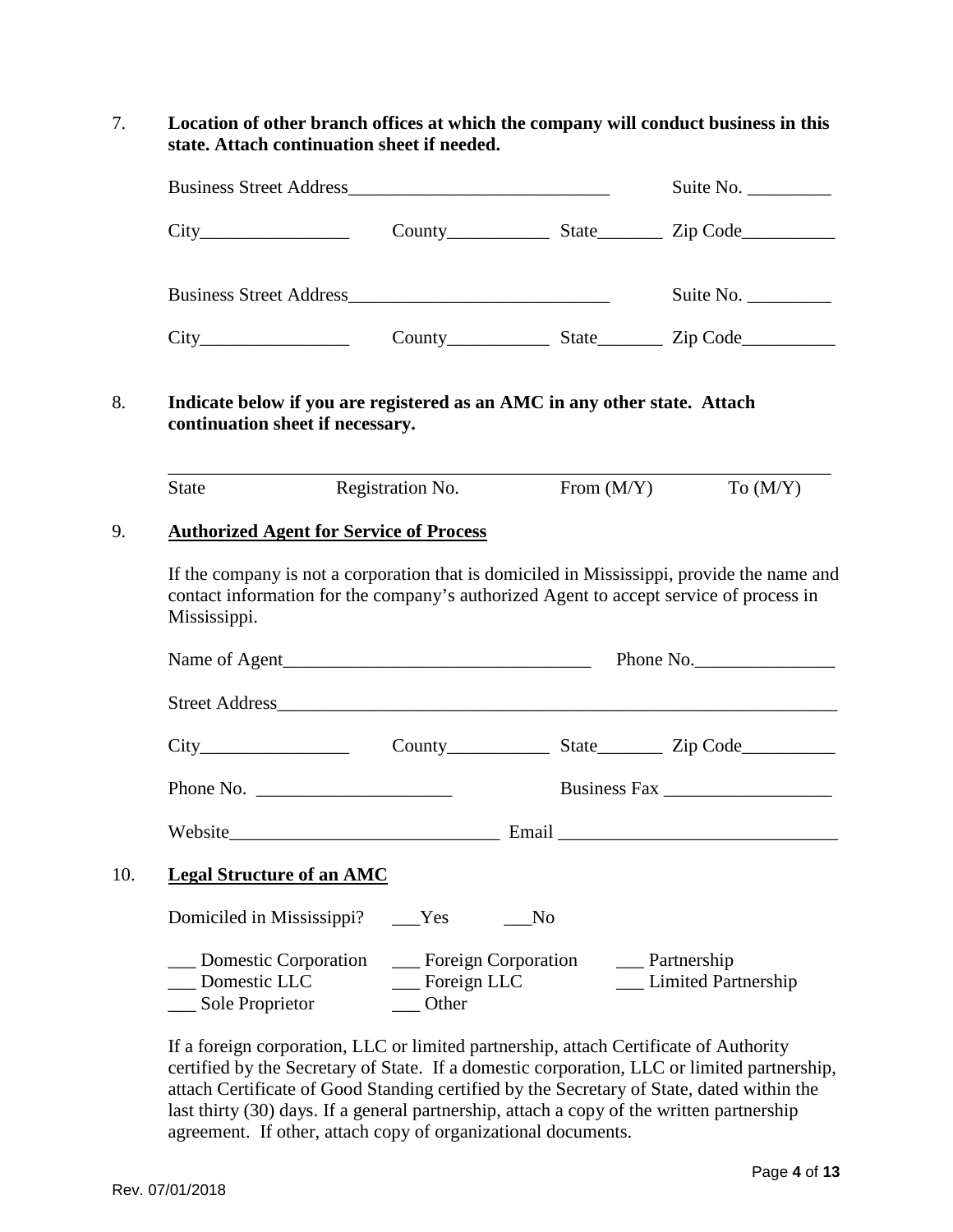#### **SECTION B: DESIGNATED OFFICER**

| First<br>Business Phone No.<br>(Street/P.O. Box) |                                 | Middle<br>Fax No.<br>Suite No. |  |        |              |          |  |
|--------------------------------------------------|---------------------------------|--------------------------------|--|--------|--------------|----------|--|
|                                                  |                                 |                                |  | County | <b>State</b> | Zip Code |  |
|                                                  |                                 |                                |  |        |              |          |  |
| County                                           | <b>State</b>                    | Zip Code                       |  |        |              |          |  |
|                                                  | Physical Address (If different) |                                |  |        |              |          |  |

E-Mail

#### **SECTION C: CONTROLLING PERSONS & ALL INDIVIDUAL & BUSINESS ENTITY OWNERS**

List the names of: (1) all Controlling Persons of the AMC, including the Designated Officer; and (2) all individuals and entities that have any ownership, in whole or in part, directly or indirectly, in the AMC. If a company (business entity) owns all or part of an AMC, list the entity's name followed by all individual owners in the company. Attach continuation sheets if necessary.

|                  | <b>Full Name</b> | <b>Title/Position</b>                                                                                                 | % of Ownership |
|------------------|------------------|-----------------------------------------------------------------------------------------------------------------------|----------------|
| 1.               |                  | ,我们也不能在这里的时候,我们也不能在这里的时候,我们也不能在这里的时候,我们也不能会在这里的时候,我们也不能会在这里的时候,我们也不能会在这里的时候,我们也不                                      |                |
| 2.               |                  | <u> 1989 - Johann Harry Harry Harry Harry Harry Harry Harry Harry Harry Harry Harry Harry Harry Harry Harry Harry</u> |                |
| 3.               |                  | <u> 1989 - Johann John Harry Harry Harry Harry Harry Harry Harry Harry Harry Harry Harry Harry Harry Harry Harry</u>  |                |
| $\overline{4}$ . |                  | <u> 1989 - Jan Barat, margaret amerikan bahasa dalam berasal dalam berasal dalam berasal dalam berasal dalam bera</u> |                |
| 5.               |                  |                                                                                                                       |                |
| 7.               |                  |                                                                                                                       |                |
| 8.               |                  |                                                                                                                       |                |
| 9.               |                  |                                                                                                                       |                |
| 10.              |                  | <u> 1989 - John Stoff, deutscher Stoff, der Stoff, der Stoff, der Stoff, der Stoff, der Stoff, der Stoff, der Sto</u> |                |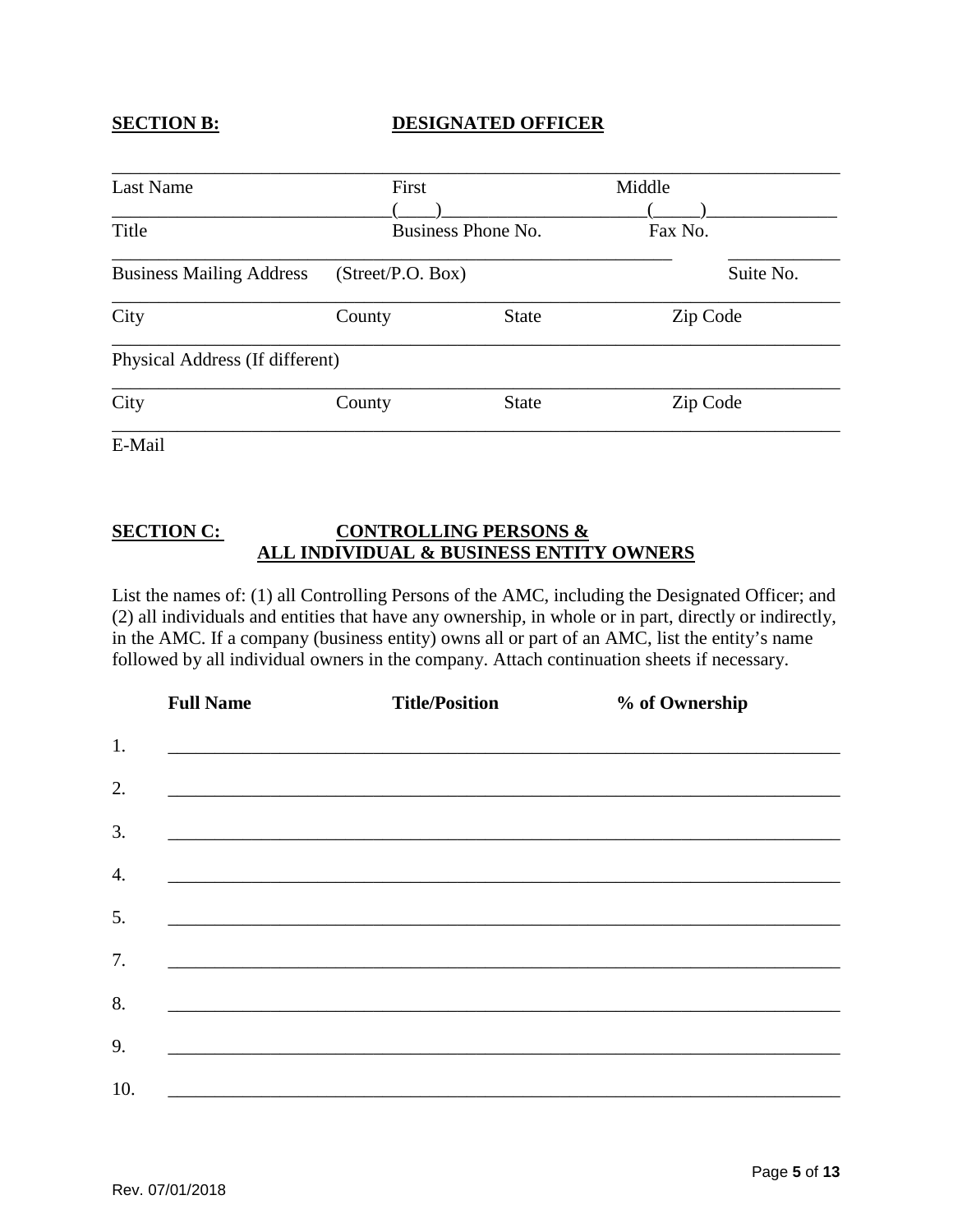#### **SECTION D: INDIVIDUALS & BUSINESS ENTITIES OWNING TEN PERCENT (10%) OR MORE OF AN AMC**

Provide the name, address and contact information for any individual or business entity listed in Section C that owns ten percent (10%) or more of an AMC. Attach continuation sheets if needed.

| 1.<br>___ Individual<br><b>Example 3</b> Business Entity |  |           |
|----------------------------------------------------------|--|-----------|
|                                                          |  |           |
|                                                          |  | Suite No. |
| $City$ $Country$                                         |  |           |
|                                                          |  |           |
|                                                          |  |           |
| 2.<br>Individual<br><b>Example 3</b> Business Entity     |  |           |
|                                                          |  |           |
|                                                          |  | Suite No. |
|                                                          |  |           |
|                                                          |  |           |
|                                                          |  |           |
| 3.<br>___ Individual<br><b>Example 3</b> Business Entity |  |           |
|                                                          |  |           |
|                                                          |  | Suite No. |
| $City$ $Country$                                         |  |           |
|                                                          |  |           |
| Phone No.                                                |  | Fax       |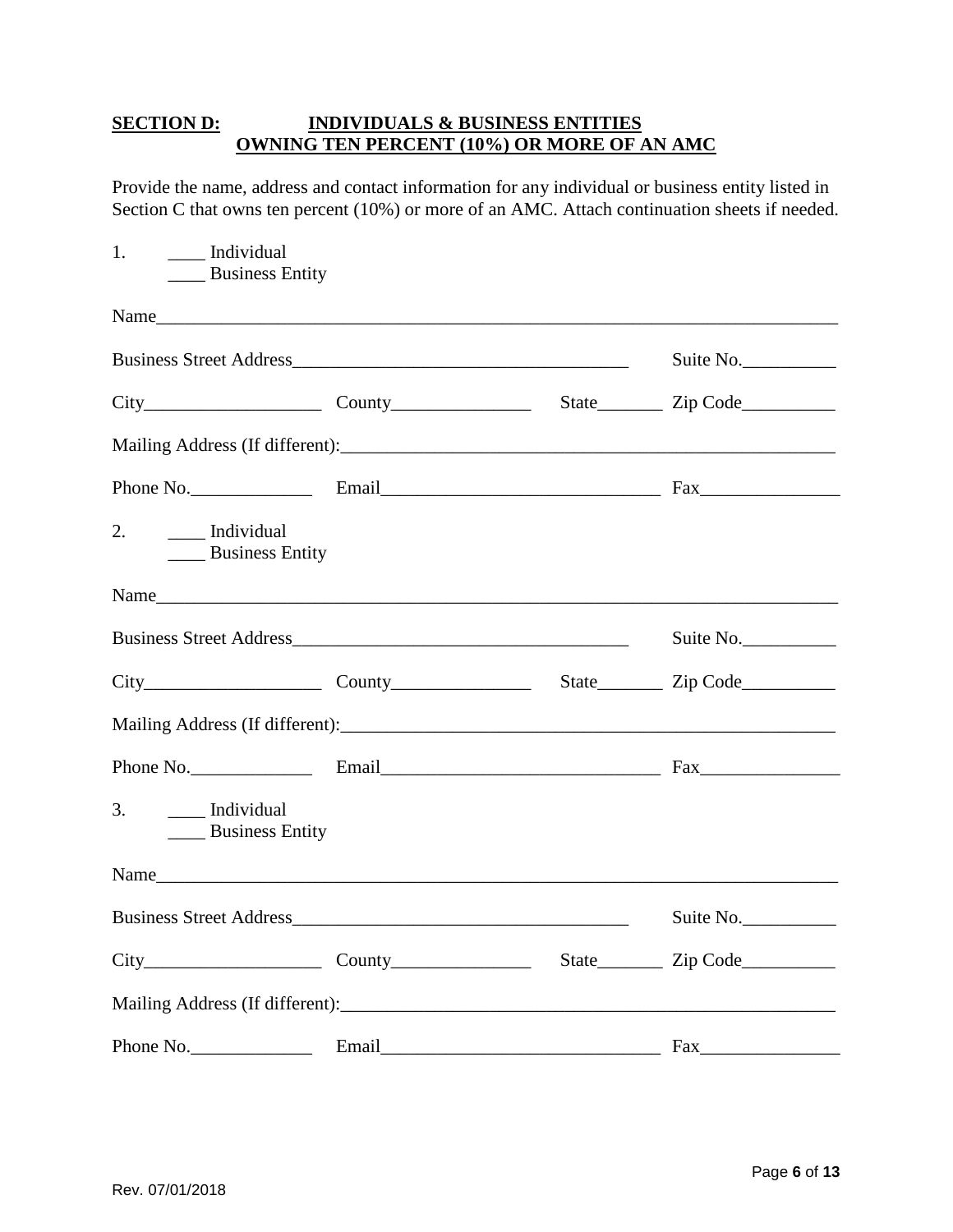#### **SECTION E:****IRREVOCABLE UNIFORM CONSENT TO SERVICE OF PROCESS**

*This section is only applicable to companies applying for a registration as an AMC not domiciled in Mississippi shall complete an irrevocable consent to service of process.*

Name of Appraisal Management Company:

For purposes of complying with the Mississippi Appraisal Management Company Registration Act, the applicant Appraisal Management Company (AMC) named above does hereby:

- 1. Irrevocably consents, stipulates and agrees that suits and legal actions may be brought against it in any court of competent jurisdiction and proper venue within Mississippi, and that administrative legal actions may be brought against it before the Mississippi Real Estate Appraiser Licensing and Certification Board (Board), and agrees that any lawful service of process or pleadings in any cause of action against it arising out of its activities as an AMC in Mississippi made upon the AMC's authorized agent for service of process shall have the same legal force and validity as if the service had been made on the AMC directly.
- 2. Also irrevocably consents, stipulates and agrees that any of the above lawful service of process or pleadings in any court or before the Board against it arising out of its activities as an AMC in Mississippi, shall be made by service upon the Administrator of the Board as its service agent. If the plaintiff in the action cannot, in the exercise of due diligence, effect personal service on said AMC through its authorized agent in paragraph number 1 above, service of process upon the Administrator of the Board shall be deemed valid personal service upon the AMC pursuant to applicable Mississippi law. Further, the Administrator of the Board shall immediately mail a copy of any such process to the Designated Officer at the address on file with the Board.

I, \_\_\_\_\_\_\_\_\_\_\_\_\_\_\_\_\_\_\_\_\_\_\_\_\_\_\_\_\_\_\_\_\_\_, as the Designated Officer of the applicant Appraisal Management Company am authorized to sign and execute the Irrevocable Uniform Consent to Service of Process.

#### **Signature of Designated Officer**

\_\_\_\_\_\_\_\_\_\_\_\_\_\_\_\_\_\_\_\_\_\_\_\_\_\_\_\_\_\_\_\_\_\_\_

| State of  |  |
|-----------|--|
| County of |  |

Sworn to and subscribed before me this, the \_\_\_\_\_ day of \_\_\_\_\_\_\_\_\_\_\_\_\_, 20\_\_\_\_\_.

**Notary Public**

My Commission Expires:\_\_\_\_\_\_\_\_\_\_\_

(SEAL)

\_\_\_\_\_\_\_\_\_\_\_\_\_\_\_\_\_\_\_\_\_\_\_\_\_\_\_\_\_\_\_\_\_\_\_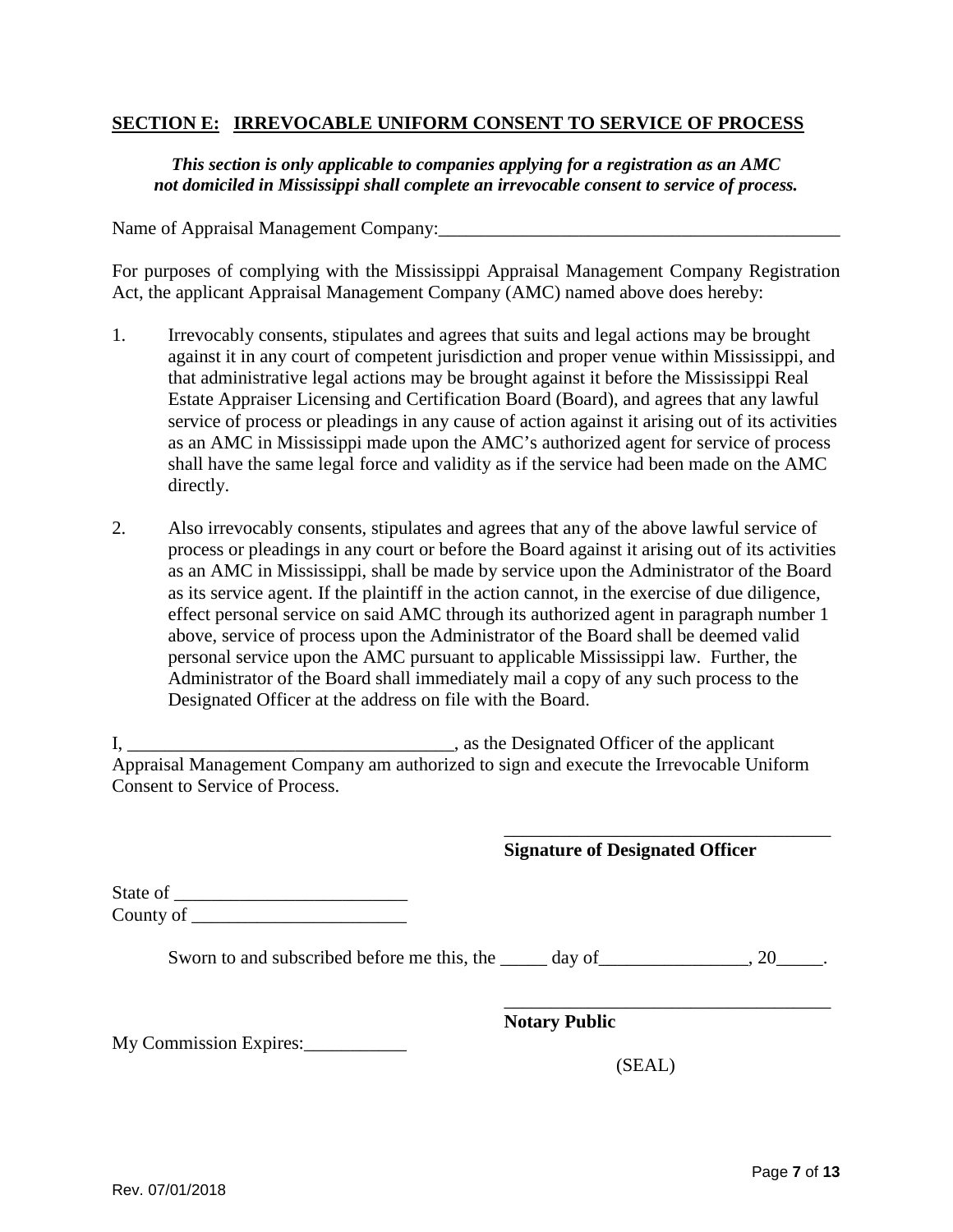### **AFFIDAVIT OF DESIGNATED OFFICER**

I, \_\_\_\_\_\_\_\_\_\_\_\_\_\_\_\_\_\_\_\_\_\_\_\_\_\_\_\_\_\_\_\_\_\_\_\_\_\_\_\_, the undersigned Designated Officer for the applicant Appraisal Management Company (AMC) being first duly sworn, state and affirm that I have fully read this application and that the answers supplied therein, including all supporting documents attached, are true and correct to the best of my knowledge. I hereby certify:

- 1. That said applicant AMC has a system and process in place to verify that a person being added to the appraiser panel of the appraisal management company holds a license in good standing issued in this state under the Mississippi Real Estate Appraiser Licensing and Certification Act, if a license or certification is required to perform appraisals.
- 2. That said applicant AMC has a system in place to require that appraisals are conducted independently and free from inappropriate influence and coercion as required by the appraisal independence standards established under Section 129E of the Truth in Lending Act, including the requirements for payment of a reasonable and customary fee to appraisers when the AMC is providing services for a consumer credit transaction secured by the principal dwelling of a consumer.
- 3. That said applicant AMC has systems in place to verify that:
	- (a) An individual on the appraiser panel has not had a license or certification as an appraiser refused, denied cancelled, revoked, or surrendered in lieu of a pending revocation in the previous twelve (12) months; and
	- (b) Only licensed or certified appraisers are used for federally related transactions.
- 4. That said applicant AMC requires appraisers completing appraisals at its request to comply with the Uniform Standards of Professional Appraisal Practice (USPAP), including the requirements for geographic and product competence.
- 5. That said applicant AMC maintains a detailed record of each service request that it receives and the appraiser that performs the residential real estate appraisal services for the AMC.
- 6. That said applicant AMC has a system in place requiring payment to an independent contract appraiser for the completion of an appraisal service within sixty (60) days after the appraiser provides the completed appraisal report to the AMC, except in cases involving a bona fide breach of contract, substandard performance of services, or alternate payment terms agreed upon by the appraiser and the appraisal management company.
- 7. That each owner, whether such ownership is owned in whole or in part, directly or indirectly, of the AMC has been reviewed to ensure that no such owner has had an appraiser license or certificate in Mississippi or any other state, refused, denied, cancelled, surrendered in lieu of revocation, or revoked.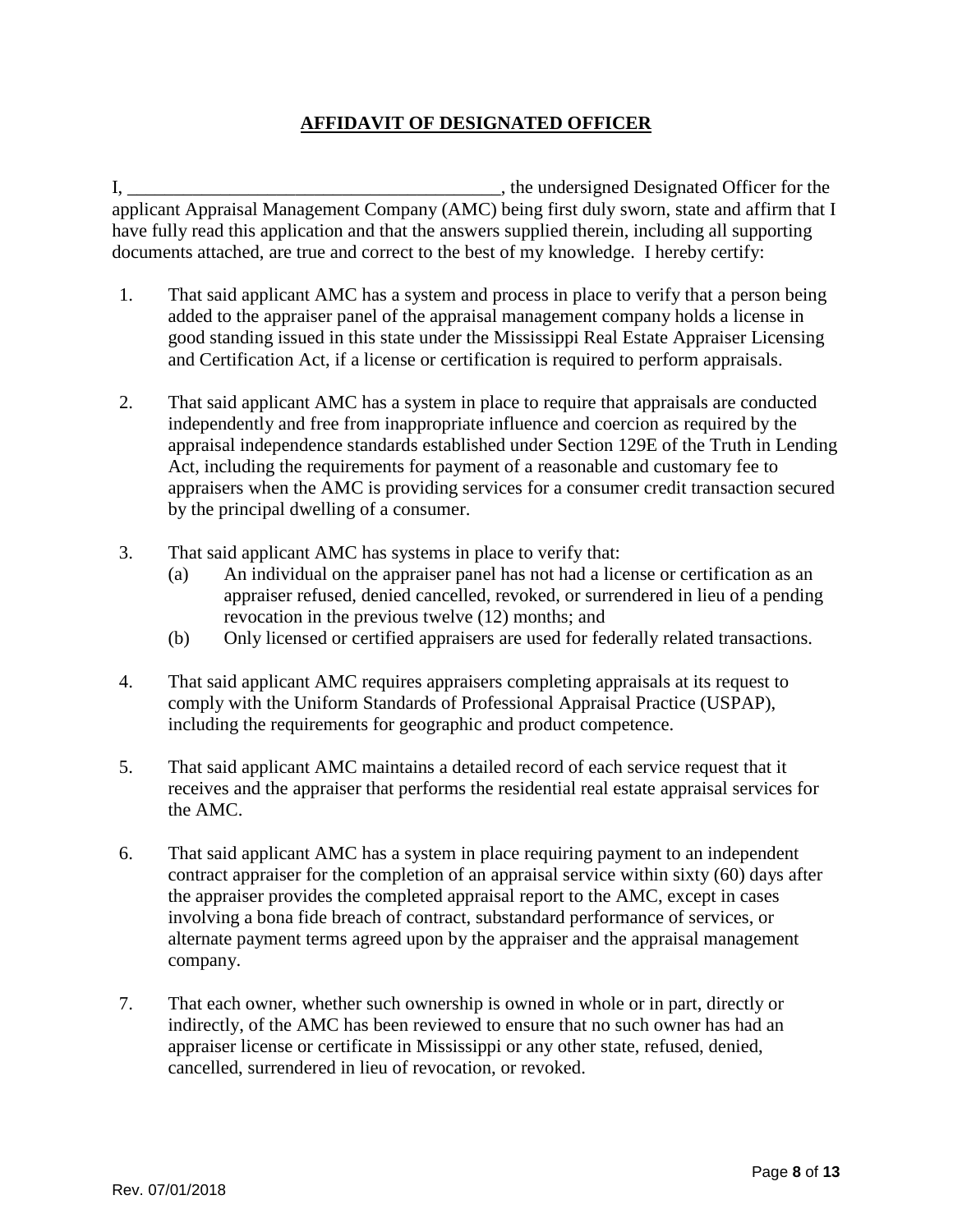8. That said applicant AMC will comply with the Mississippi Appraisal Management Company Registration Act and the administrative rules promulgated by the Board, including the Uniform Standards of Professional Appraisal Practice (USPAP), in all its conduct under any certificate of registration issued pursuant to this application; and further that I understand the types of misconduct for which disciplinary proceedings may be initiated.

I further acknowledge that this application may be denied and that any certificate of registration obtained may be revoked for supplying false, incomplete or misleading information.

|                                                                                        | <b>Signature of Designated Officer</b> |  |
|----------------------------------------------------------------------------------------|----------------------------------------|--|
| County of                                                                              |                                        |  |
| Sworn to and subscribed before me this, the $\qquad \qquad$ day of $\qquad \qquad .20$ |                                        |  |
|                                                                                        | <b>Notary Public</b>                   |  |
| My Commission Expires:                                                                 | (SEAL)                                 |  |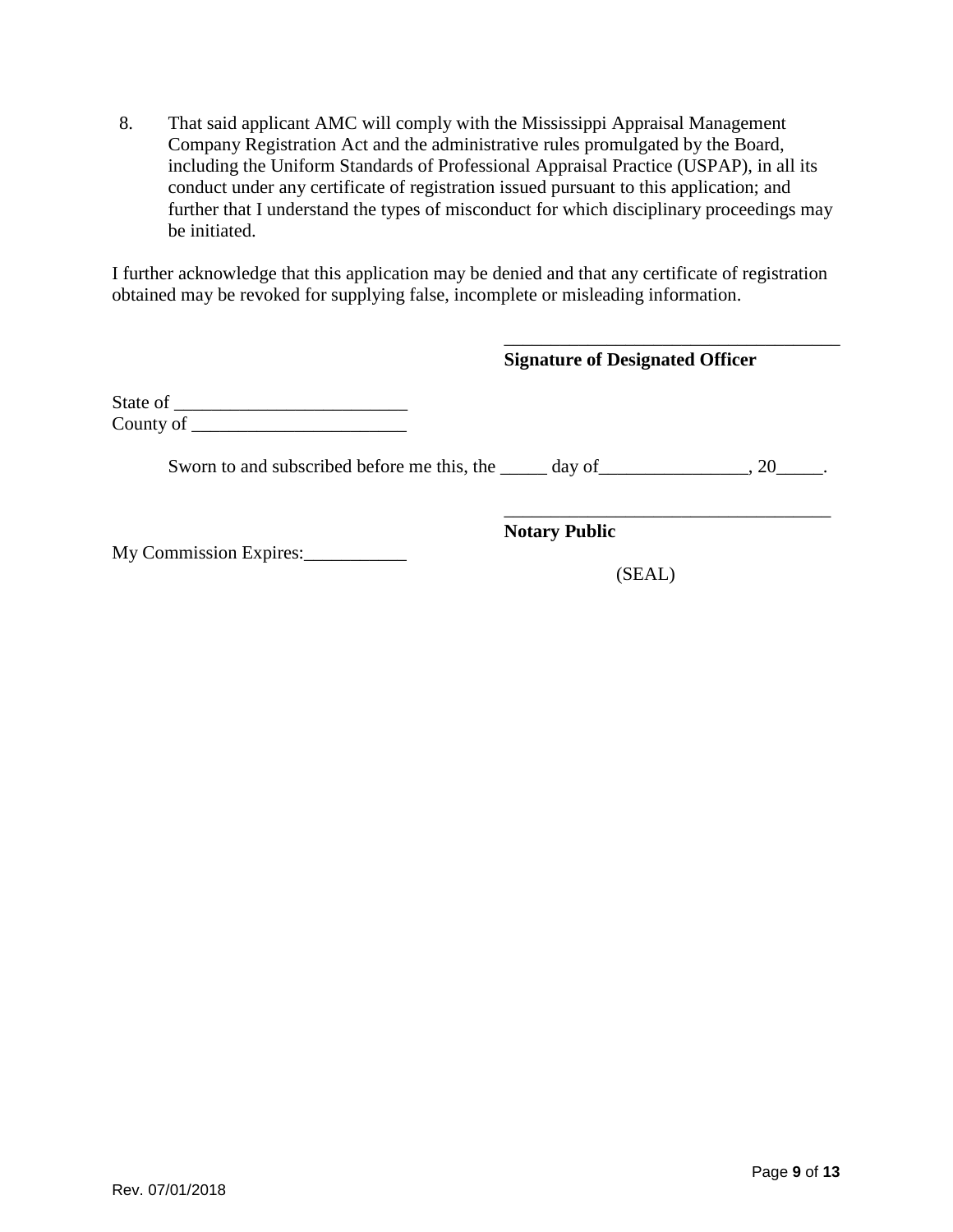#### **MISSISSIPPI REAL ESTATE APPRAISER LICENSING & CERTIFICATION BOARD APPRAISAL MANAGEMENT COMPANY SURETY BOND**

STATE OF \_\_\_\_\_\_\_\_\_\_\_\_\_\_\_\_\_\_\_\_\_\_\_\_ COUNTY OF \_\_\_\_\_\_\_\_\_\_\_\_\_\_\_\_\_\_\_\_\_\_

> **\_\_\_\_\_\_\_\_\_\_\_\_\_\_\_\_\_\_\_\_\_\_\_\_** Bond Number

Effective Date

\_\_\_\_\_\_\_\_\_\_\_\_\_\_\_\_\_\_\_\_\_\_\_\_

**KNOW ALL MEN BY THESE PRESENTS THAT**, the Principal and Surety, who, after being duly sworn, deposed and said:

**THAT** we, \_\_\_\_\_\_\_\_\_\_\_\_\_\_\_\_\_\_\_\_\_\_\_\_\_ as Principal, and \_\_\_\_\_\_\_\_\_\_\_\_\_\_\_\_\_\_\_\_\_\_\_\_\_\_, as Surety, a Corporation duly licensed to transact business as surety in the State of Mississippi, are held and firmly bound unto the State of Mississippi in the sum of Twenty Thousand Dollars (\$20,000.00), for the payment of which well and truly to be made and done, we bind ourselves, our heirs, successors, assigns, and legal representatives, jointly and severally, firmly by these presents.

**THAT** the condition of the above obligation is such that WHEREAS the Principal has applied for registration as an Appraisal Management Company (AMC) in the State of Mississippi, and gives this bond pursuant to Miss. Code Ann. §73-34-103(1)(a) payable to the Administrator, Mississippi Real Estate Appraiser Licensing and Certification Board (Board), State of Mississippi, "for the use, benefit and indemnity of any person who suffers any damage or loss as a result of the AMC's breach of contract or of any obligation arising therefrom or any violation of the law". Any claims reducing the face amount of this bond must be restored at the time of the annual renewal.

**THAT**, the further condition of this obligation is such that if the Principal shall well and faithfully perform all of the obligations of an AMC under the provisions of Miss. Code Ann. §73-34-101, *et seq.* and rules and regulations adopted thereunder, and shall comply with all laws and rules relating to said AMCs as defined in Miss. Code Ann. § 73-34-3(m), then this obligation shall be null and void; otherwise to remain in full force and effect.

**THAT** this surety bond shall not be terminated unless the Surety gives at least sixty (60) days prior written notice to the Administrator, Mississippi Real Estate Appraiser and Licensing Board, State of Mississippi, P.O. Box 12685, Jackson, MS 39236-2685, and to the Principal. Any such cancellation will be effective prospectively only, and the surety and principal will remain liable for any actions committed or omitted during the period in which the bond was in effect.

**THAT** this bond shall be in effect for one year commencing on the effective date of issuance herein above.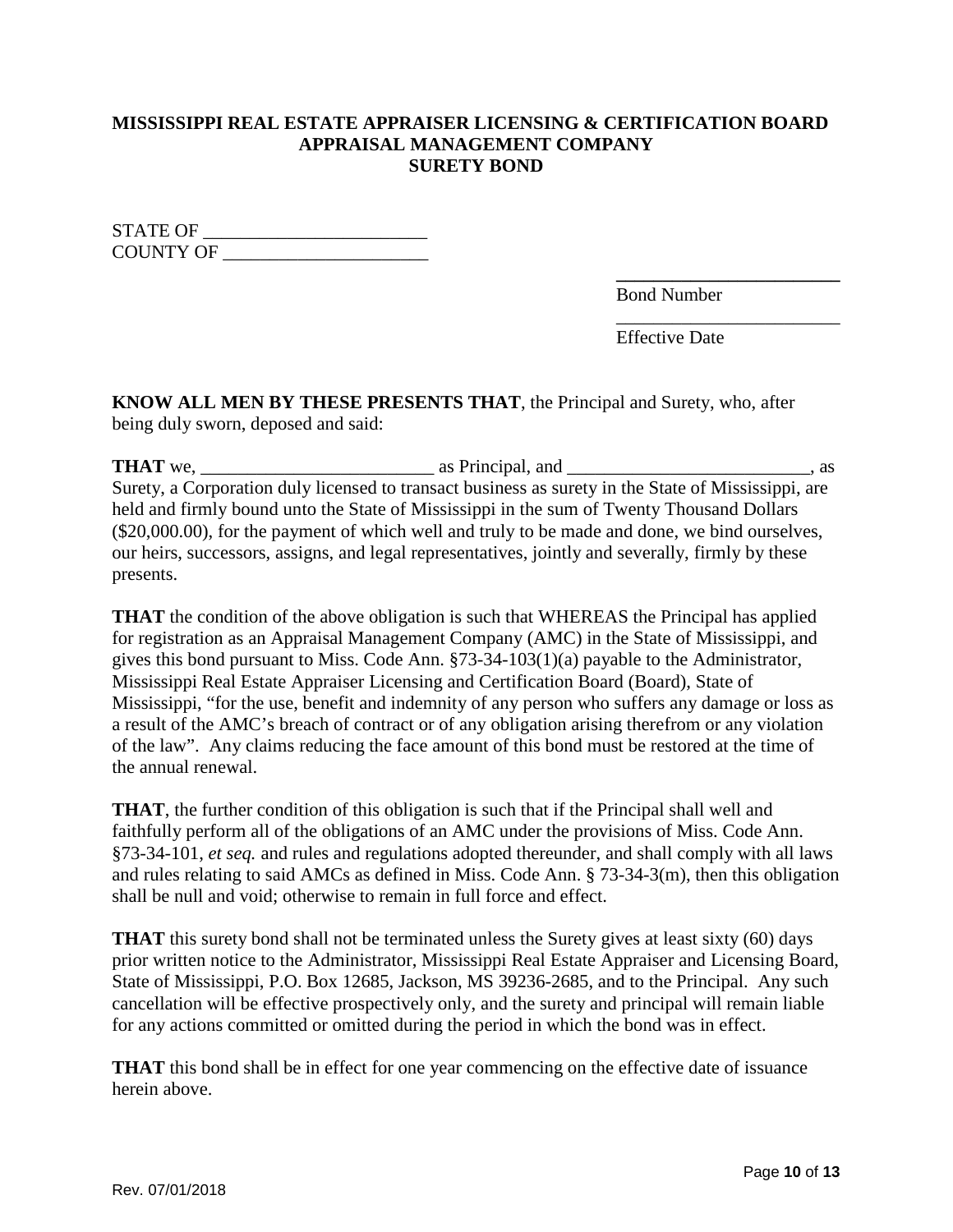| .20                                                    |                                 |
|--------------------------------------------------------|---------------------------------|
|                                                        | PRINCIPAL                       |
| BY:<br>Signature of Surety's Authorized Representative | BY:<br>Signature of Principal   |
| Typed Name & Title of Surety's Representative          | Typed Name & Title of Principal |
| Physical Address of Surety                             | Physical Address of Principal   |

**IN WITNESS THEREOF**, Principal and Surety have executed this bond on the \_\_\_\_\_\_day of

*NOTE: If a power of attorney is used, a copy of the power of attorney or the authorized agent of the surety company must accompany the bond*.

| State of  |  |
|-----------|--|
| County of |  |

Sworn to and subscribed before me this, the \_\_\_\_\_ day of \_\_\_\_\_\_\_\_\_\_\_\_\_\_, 20\_\_\_\_\_.

My Commission Expires:\_\_\_\_\_\_\_\_\_\_\_

\_\_\_\_\_\_\_\_\_\_\_\_\_\_\_\_\_\_\_\_\_\_\_\_\_\_\_\_\_\_\_\_\_\_\_ **Notary Public**

(SEAL)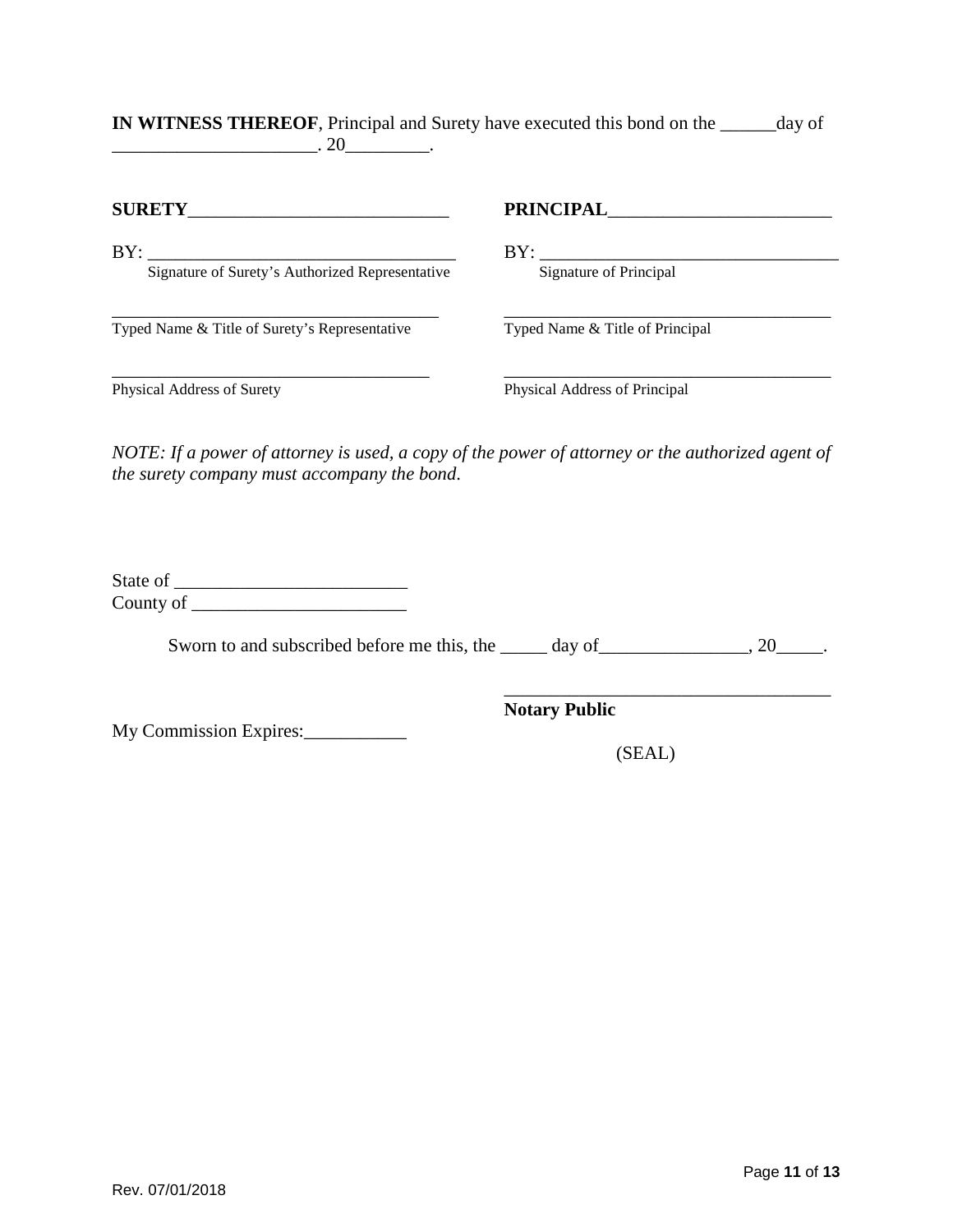#### **BACKGROUND INFORMATION AFFIDAVIT**

*To be completed by owner of more than ten percent (10%) of an AMC*

| <b>Last Name</b>          | First                                                                                                                                                                                            |           | Middle      | Suffix      |
|---------------------------|--------------------------------------------------------------------------------------------------------------------------------------------------------------------------------------------------|-----------|-------------|-------------|
|                           |                                                                                                                                                                                                  |           |             |             |
|                           |                                                                                                                                                                                                  |           |             |             |
|                           |                                                                                                                                                                                                  |           |             |             |
|                           |                                                                                                                                                                                                  |           |             |             |
|                           |                                                                                                                                                                                                  |           |             |             |
| License Number            | If you currently hold or have previously held a business or professional<br>license/registration in Mississippi or elsewhere, please list them below.<br>(Attach continuation sheets if needed.) | Name Used |             |             |
| License/Registration/Type |                                                                                                                                                                                                  | State     | Date (From) | Date $(TO)$ |
| 1.<br>License Number      |                                                                                                                                                                                                  | Name Used |             |             |

registration or permit to practice revoked, annulled, suspended, surrendered or otherwise<br>disciplined in Mississippi or in any other jurisdiction?<br>Yes No disciplined in Mississippi or in any other jurisdiction? Yes No

**If "yes", attach a copy of any final order denying the license or imposing disciplinary action, along with a written explanation of the circumstances. The word "Order" includes a final order, consent order, agreed order, suspension revocation, or voluntary surrender of a license pursuant to a disciplinary proceeding.**

3. Are there currently any administrative charges, complaints, investigations or proceedings to deny your application or against any professional or occupational license or registration you hold? \_\_\_\_\_Yes No

**If "yes", attach copies of all formal complaints and charges which are pending in connection with any appraiser or other professional license or registration, with a written explanation.**